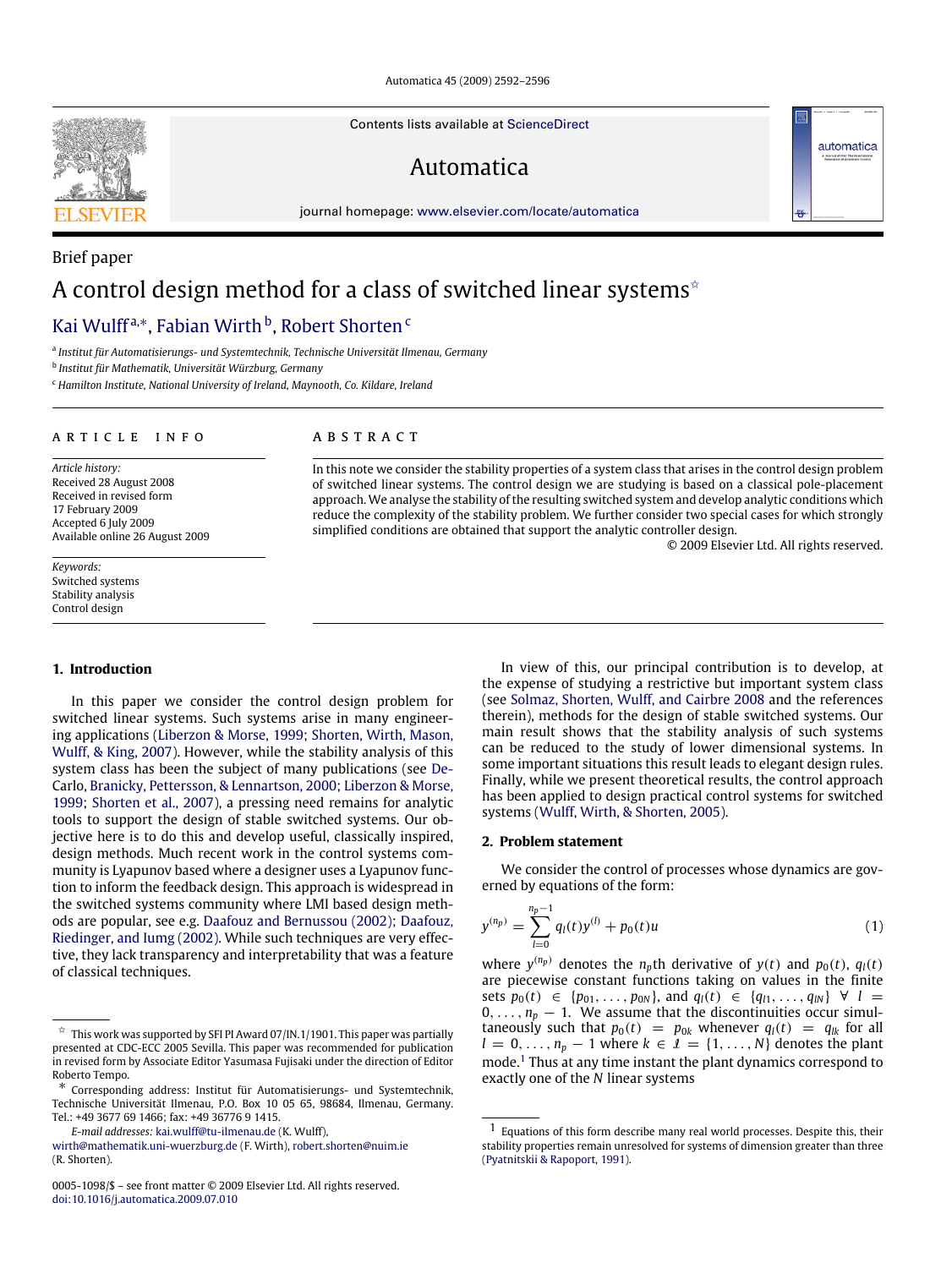$$
\dot{x}_p(t) = A_k x_p(t) + b_k u(t), \quad k \in \mathcal{I} = \{1, ..., N\}
$$
\n(2a)  
\n
$$
y(t) = c^T x_p(t)
$$
\n(2b)

where  $x_p \in \mathbb{R}^{n_p}$  denotes the continuous state vector of the process,

,

$$
A_k = \begin{pmatrix} 0 & 1 & 0 & \cdots & 0 \\ \vdots & 0 & 1 & \ddots & \vdots \\ \vdots & \ddots & \ddots & \ddots & 0 \\ 0 & \cdots & \cdots & 0 & 1 \\ -q_{0,k} & -q_{1,k} & \cdots & \cdots & -q_{np-1,k} \end{pmatrix}
$$

and  $c = (1 \ 0 \ \cdots \ 0)^T$ ,  $b_k = (0 \ \cdots \ 0 \ p_{0k})^T$ .

With each mode  $k \in \mathcal{I}$  we associate the proper transfer function  $P_k(s) = c^T(sI - A_k)^{-1}b_k$ . For each set of fixed parameters the control design objectives shall be similar; such applications arise frequently in automotive control where the system dynamics are gear dependent, but the performance objectives may be gear independent (Shorten & ÓCairbre, 2002). We assume that these mode switches of the process are immediately detectable as is also the case in many applications. Given this, the objective is to design a controller such that the closed-loop system: (1) has the target poles  $\Lambda$ <sub>t</sub> ⊂ ℂ<sub>−</sub>, specified independently of mode  $k$  ∈  $\Lambda$ ; (2) is asymptotically stable for arbitrary switching signals; and (3) has little or no output transients induced by the switching action of the system. In the next section we propose a control design method that is suitable to achieve these requirements.While this note deals with the task of achieving objectives 1 and 2, it is shown in Wulff et al. (2005) that the proposed methodology can be adopted to guarantee transient-free switching between the subsystems under certain minor additional conditions. In this sense our present work extends the work in Shorten and ÓCairbre (2002) and in Paxman and Vinnicombe (2003).

#### **3. Preliminary discussion: Basic ideas**

The controller structure considered is depicted in Fig. 1. For each plant mode *k* a controller  $C_k(s)$  is designed to achieve the specified objectives. Each controller is realised as an LTI system. At any switching instant, the appropriate controller is deployed by switching the process input to the respective controller output. We shall further assume that there is no time-delay between the switching of the process and switching of the controller output. Further, we do not have a controller state reset as considered in Hespanha and Morse (2002) and Paxman and Vinnicombe (2003).

The dynamics of the individual controllers are

$$
\dot{x}_k(t) = K_k x_k(t) + l_k e(t)
$$
\n(3a)

$$
u_k(t) = m_k^{\mathrm{T}} x_k(t) + j_k e(t)
$$
 (3b)

where  $x_k(t) \in \mathbb{R}^{n_c}$  is the state vector of the controller associated with mode  $k \in \mathcal{I}$ ; the input  $e(t) \in \mathbb{R}$  is shared by all controllers and each controller has an individual control signal  $u_k(t) \in \mathbb{R}$ . For the realisation of the controllers we choose the control canonical form with  $K_k \in \mathbb{R}^{n_c \times n_c}$ ,  $l_k, m_k^T \in \mathbb{R}^{n_c}$  and  $j_k \in \mathbb{R}$ . The respective transfer functions are given by  $C_k(s) = m_k^T(sI - K_k)^{-1}l_k + j_k$ . As a design-law for the controllers we choose a set of stable target poles  $\Lambda_t$  and design the controllers using standard pole-placement techniques. Our results throughout this paper are based on the following assumption.

**Assumption 3.1** (*Pole-placement*). For each process mode  $k \in \mathcal{I}$ the controller  $C_k(s)$  is designed such that the poles of the closedloop transfer function

## $C_k(s)P_k(s)$

 $1 + C_k(s)P_k(s)$ 



**Fig. 1.** Structure of the switched linear control system.

are simple and lie in the open left half-plane and are constant for all  $k \in I$ . We denote the set of those target poles by  $\Lambda_t =$  ${\lambda_1, \ldots, \lambda_{n_p+n_c}}$ . The resulting controllers  $C_k(s)$  have poles in the open left half-plane.

*Comment:* Stability of the switched system can only be achieved for the control architecture in Fig. 1 if the controllers are stable LTI systems. $2$  This constitutes a limitation on our design procedure. However, it is easily verified that the parity interlacing property (Vidyasagar, 1987) is always satisfied and so stable controllers for each individual mode always exist.

The resulting closed-loop system dynamics are then given by the switched linear system

$$
\dot{x}(t) = H(t)x(t),\tag{4}
$$

where  $x \in \mathbb{R}^n$ ,  $n = n_p + Nn_c$  consists of the process states  $x_p$  and the controller states  $x_k, k \in \mathcal{I}$ 

$$
x = \begin{pmatrix} x_p^T & x_1^T & \dots & x_N^T \end{pmatrix}^T,
$$

and  $H(\cdot)$  is a piecewise constant function  $H : \mathbb{R} \rightarrow \mathcal{H} =$  ${H_1, \ldots, H_N} \subset \mathbb{R}^{n \times n}$ . The constituent system matrices in each mode  $k \in \mathcal{I}$  are given by

$$
H_{k} = \begin{pmatrix} A_{k} - b_{k}j_{k}c^{T} & b_{1}m_{1}^{T}\delta_{k1} & \cdots & b_{N}m_{N}^{T}\delta_{kN} \\ -l_{1}c^{T} & K_{1} & 0 \\ \vdots & \ddots & \ddots & \vdots \\ -l_{N}c^{T} & 0 & K_{N} \end{pmatrix}
$$
(5)

where  $\delta_{ki}$  denotes the Kronecker symbol.

Before we present the main results we note some preliminary observations.

Given the process (2) and controllers (3) in control canonical form, all closed-loop system matrices  $H_k$  are identical except for the  $n_p$ th row. Furthermore as all but one of the sets of Kronecker symbols are equal to 0, we have that  $\sigma(H_k) \supset \sigma(K_l)$  for  $l \neq k$ . By design (Assumption 3.1) the remaining eigenvalues are given by  $\Lambda_t$  for all  $k \in \mathcal{I}$ . Thus the spectrum of  $H_k$  is given by

$$
\sigma(H_k)=\Lambda_t\cup\bigcup_{l\neq k}\sigma(K_l),
$$

accounting for multiplicities. Therefore the matrices *H<sup>k</sup>* have pairwise  $n_p + (N-1)n_c$  common eigenvalues.

From the design procedure in Assumption 3.1 it follows that the controller poles are distinct from the target poles, i. e. if  $\lambda \in \Lambda_t$ then  $\lambda \notin \sigma(K_k)$ ,  $k \in \mathcal{I}$ . We can show this fact by contradiction: consider the characteristic polynomial of the closed-loop system in mode *k*

<sup>2</sup> This restriction can be relaxed allowing for integrator control action by using variations of the controller architecture proposed in Wulff et al. (2005).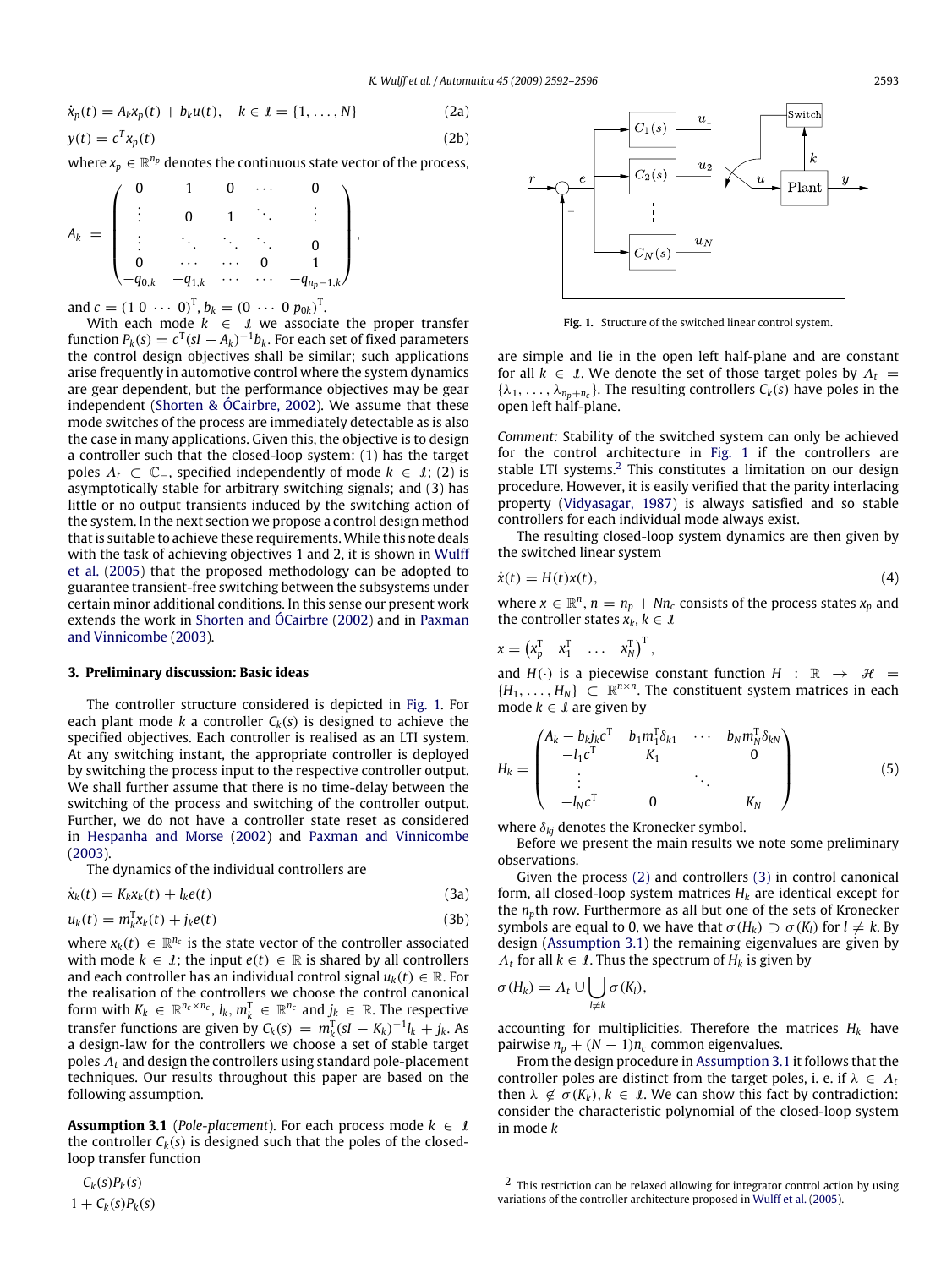$$
D_{Ck}(s)D_{Pk}(s) + N_{Ck}(s)N_{Pk}(s)
$$
\n(6)

where *N*(*s*), *D*(*s*) denote the respective numerator and denominator of the transfer functions  $C(s)$  and  $P(s)$  in mode *k*. Let  $\lambda$  be a root of the characteristic polynomial (6). If λ is also an eigenvalue of *Kk*, i. e.  $D_{Ck}(\lambda) = 0$ , we require that either  $N_{Ck}(\lambda) = 0$  or  $N_{Pk}(\lambda) = 0$ . However the root in  $N_{Ck}$  would immediately cancel with root of the controller denominator *DCk*, the latter contradicts our assumption about the plant model.

A useful consequence of this approach is that the subspace corresponding to the target poles do not depend on *k* given some mild conditions. This fact shall be useful in the following discussion and we state it formally.

**Lemma 3.1.** Let  $\lambda \in \Lambda_t$  be a simple eigenvalue of each  $H_k$ , then the *H<sup>k</sup> have a corresponding common eigenvector. That is, there exists a vector*  $v \neq 0$  *such that for all*  $k \in \mathcal{I}$ 

$$
H_k v = \lambda v. \tag{7}
$$

**Proof.** As  $\lambda \in \sigma(H_k)$ ,  $k \in \mathcal{I}$  the matrices  $\lambda I - H_k$  are each singular. Thus the rows  $\tilde{h}_{jk}$  of  $\lambda I - H_k$  are linearly dependent for each  $k$ . On the other hand, using (5) and the definition of  $A_k$  and  $b_k$  we see that all the rows of  $H_k$ , but the  $n_p$ th are independent of *k*. By inspection the set of *n* − 1 rows of  $\lambda I - H_k$  obtained by omitting the  $n_p$ th row is linearly independent, since  $\lambda$  is not an eigenvalue of one of the  $\text{controllers } K_j, \overline{j} \in \overline{I}$ . Thus for each  $k$  there are constants  $\gamma_{jk}$  such that

$$
\tilde{h}_{n_p k} = \sum_{j \neq n_p} \gamma_{jk} \tilde{h}_{jk} \,. \tag{8}
$$

Now by definition an eigenvector  $v$  of  $H_1$  corresponding to the eigenvalue  $\lambda$  satisfies  $\tilde{h}_{j1}v = 0, j = 1, \ldots, n$ . This implies that  $\tilde{h}_{jk}v = 0, j = 1, \ldots, n, j \neq n_p$  for each  $k \in \mathcal{I}$ . This, however, implies by (8) that also  $\tilde{h}_{n_pk}v = 0$ , so that we have  $(\lambda I - H_k)v = 0$ . This completes the proof.  $\square$ 

Hence, if the eigenvalues  $\lambda \in \Lambda_t$  are simple, all closed-loop system matrices  $H_k$  have  $n_p + n_c$  eigenvectors in common. This fact can be exploited to derive simple conditions for stability as we shall discuss in the following section.

#### **4. Main results**

In this section we derive simplified stability conditions for the switched system resulting from the control approach described above. We first consider the most general case where the process consists of *N* subsystems of  $n<sub>p</sub>$ th order. Based on this result we subsequently consider two special cases: (i) processes with *N* subsystems and first-order controllers and (ii) processes with two subsystems and controllers of arbitrary order. For each case we obtain simplified stability conditions.

#### *4.1. Stability condition for N subsystems of arbitrary order*

Assume that we are given *N* matrices of the form (5) and that the poles of the individual systems have been placed so that Lemma 3.1 is applicable. Let the columns of *V<sup>t</sup>* ∈ C *n*×(*np*+*n<sup>c</sup>* ) form a basis of the common subspace of all matrices  $H_k \in \mathcal{H}$  and consider the matrix

$$
T := \begin{pmatrix} V_t & e_{n_p+n_c+1} & \cdots & e_n \end{pmatrix} . \tag{9}
$$

Note that *T* is invertible as the vectors  $e_{(n_p+n_c+1)}, \ldots, e_n$  form a basis of an invariant subspace of  $H_1$ , which does not intersect span  $V_t$  as  $\Lambda_t \cap \sigma(K_k) = \emptyset \forall k \in \mathcal{I}$ . Applying the similarity transformation *T* we obtain

$$
T^{-1}H_1T = \text{diag}(D_t, K_2, \dots, K_N),
$$
  
\n
$$
T^{-1}H_2T = \text{diag}(D_t, K_2, \dots, K_N) + T^{-1}e_n\tilde{h}_2^T T,
$$
  
\nup to  
\n
$$
T^{-1}H_NT = \text{diag}(D_t, K_2, \dots, K_N) + T^{-1}e_n\tilde{h}_N^T T,
$$

where  $\sigma(D_t) = \Lambda_t$  and  $\tilde{h}_k := h_{kn_p} - h_{1n_p}$  denotes the differences between the *np*th rows of *H<sup>k</sup>* and *H*1. As implied by our construction the differences between the matrices are all multiples of the same columns. Furthermore inspection of the *np*th rows of the matrices  $H_k$  shows that  $\tilde{h}_k$  can only have nonzero entries in its first  $n_p + n_c$ positions and in the positions  $n_p + (k-1)n_c + 1, \ldots, n_p + kn_c$ . Hence, in the lower block corresponding to the controllers only the controller  $K_k$  is perturbed. So that for  $k = 2, \ldots, N$  the matrices after similarity transformation are of the form

$$
T^{-1}H_kT = \begin{pmatrix} D_t & 0 & \dots & U_{1k} & 0 \\ 0 & K_2 & 0 & U_{2k} & 0 \\ \vdots & & \ddots & \vdots & \vdots \\ & & & K_k + U_{kk} & 0 \\ & & & & U_{Nk} & K_N \end{pmatrix}
$$
(10)

where  $U_k$  =  $(U_{1k}^T \quad U_{2k}^T \quad \dots \quad U_{Nk}^T)^T$   $\in \mathbb{R}^{n \times n_c}$  denotes the perturbation term of the *k*th system. Since rank{*Hj*−*Hk*} = 1 for all *j*  $\neq$  *k* and *j*, *k* ∈ *I* the perturbation term *U*<sub>*k*</sub> has rank 1. We denote

$$
R_1 := \text{diag}(K_2, \ldots, K_N),
$$

and for  $k = 2, \ldots, N$  the lower right  $(N - 1)n_c \times (N - 1)n_c$ -block of  $T^{-1}H_kT$  by

$$
R_k := \begin{pmatrix} K_2 & 0 & U_{2k} & & 0 \\ & \ddots & \vdots & & \vdots \\ & & K_k + U_{kk} & & \\ & & & \dots & \ddots & 0 \\ 0 & & & U_{Nk} & & K_N \end{pmatrix}.
$$

It follows that the closed-loop system is exponentially stable if and only if the switched system formed by the matrices  $R_k$ ,  $k \in \mathcal{I}$  is exponentially stable.

**Lemma 4.1.** *Consider the switched process* (2) *and let Assumption* 3.1 *be satisfied. Then the following statements are equivalent:*

- (1) *The switched linear system* (4) *with*  $H(t) \in \mathcal{H}$  *is exponentially stable.*
- (2) *The switched linear system*  $\dot{x} = R(t)x$  with  $R: \mathbb{R} \to \{R_1, \ldots, R_N\}$ *is exponentially stable.*

**Proof.** The transformed system matrices  $T^{-1}H_kT$  in (10) are in block triangular form with homogeneous dimensions for all  $k \in$  $\ell$ . It is well known that switched systems of this structure are exponentially stable if and only if the switched systems formed from the diagonal blocks are stable.<sup>3</sup> Since  $D_t$  is a Hurwitz matrix by Assumption 3.1, the switched system with system matrices (10),  $k \in \mathcal{I}$  is exponentially stable if and only if the switched system  ${R_1, \ldots, R_N}$  is exponentially stable.  $\square$ 

The above lemma reduces the stability analysis of the switched system of dimension  $n_p + Nn_c$  to the stability of a system of dimension  $(N - 1)n_c$ . Note, that result does not resort to any specific type of Lyapunov function. However, there exists *some* common Lyapunov function for the reduced system if and only if there exists some common Lyapunov function for the original system. We now present two situations where the above results are particularly useful.

A. *Processes with N subsystems and first-order controllers applied:* We shall now consider the special case where the controllers  $C_k$  are of first order. Thus for Assumption 3.1 to hold, the process dynamics

<sup>3</sup> This follows e.g. from Exercise 4.13 in Rugh (1996).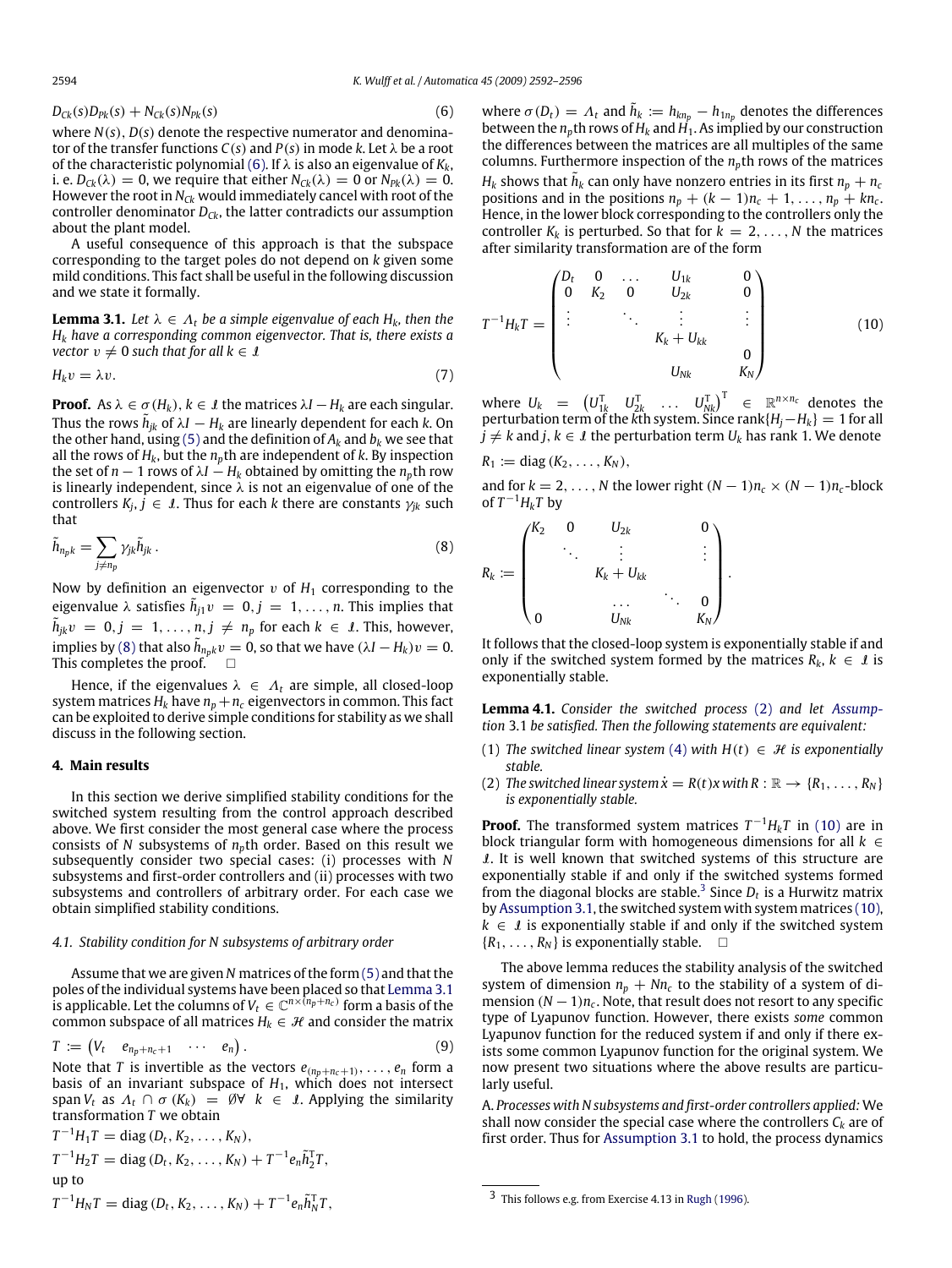have to be of order strictly less than three. We now employ Theorem 3.1 in Shorten and ÓCairbre (2001). Essentially, the theorem establishes asymptotic stability of the class of switched systems (4) with the following properties:

- every matrix in  $H$  is Hurwitz and diagonalisable;
- the eigenvectors of any matrix in  $H$  are real;
- every pair of matrices in  $H$  share at least  $n 1$  linearly independent common eigenvectors.

Let the target poles  $\Lambda_t$  be distinct and real. With the assumption that the pole-placement is feasible for all modes  $k \in \mathcal{I}$ , the resulting closed-loop system matrices  $H_k$  have pairwise  $n - 1$ real distinct eigenvalues. By Lemma 3.1 the matrices  $H_k$ ,  $k \in \mathcal{I}$ , have  $n_p + 1$  common eigenvectors. Moreover, since each pair of closed-loop system matrices  $H_k$  share  $N-2$  of the remaining inactive controllers they have pairwise *n*−1 common eigenvectors. Thus the requirements for Theorem 3.1 in Shorten and ÓCairbre (2001) are met and the closed-loop system is exponentially stable for arbitrary switching sequences. In other words, the switched system (4) is stable for arbitrary switching if we choose arbitrary real negative target poles  $\Lambda_t$  such that the design-law in Assumption 3.1 is satisfied by first-order controllers (Shorten & ÓCairbre, 2002).

Lemma 4.1 can be used to extend this result for systems with non-real target poles Λ*<sup>t</sup>* . Choosing a modal-basis for *V<sup>t</sup>* in (9) we obtain a transformation matrix *T* with real entries. It follows that the system matrices  $R_k$  of the reduced system are in  $\mathbb{R}^{N-1\times N-1}.$ Further,  $\sigma(R_k) = \bigcup_{l \neq k} \sigma(K_l)$ . Since the controllers are of first order, it follows that the matrices  $R_k$  also satisfy the requirement of Theorem 3.1 in Shorten and ÓCairbre (2001).

**Corollary 4.1.** *The switched system* (4) *with system matrices* (5) *where Assumption* 3.1 *is satisfied using N stable first-order controllers is asymptotically stable.*

B. *Two subsystems of arbitrary order:* Consider now the special case where  $N = 2$  and the controllers are of arbitrary order  $n_c$ . Due to the pole-placement requirement (Assumption 3.1) we obtain for the respective spectra  $\sigma(H_1) = \Lambda_t \cup \sigma(K_2), \sigma(H_2) = \Lambda_t \cup \sigma(K_1).$ Applying the similarity transformation *T* of (9) to our two system matrices we obtain

$$
T^{-1}H_1T = \begin{pmatrix} D_t & 0 \\ 0 & K_2 \end{pmatrix} \tag{11a}
$$

$$
T^{-1}H_2T = \begin{pmatrix} D_t & 0 \\ 0 & K_2 \end{pmatrix} + \begin{pmatrix} 0 & U_1 \\ 0 & U_2 \end{pmatrix}
$$
 (11b)

where  $\left(U_1^{\text{T}} \ U_2^{\text{T}}\right)^{\text{T}} \in \mathbb{R}^{2n_c \times n_c}$  and  $\sigma \ (D_t) = \varLambda_t$ . Note that rank{  $U_2$ }  $=$ 1 as we have rank  $\{H_1 - H_2\}$  = 1. Further it follows from the spectrum of  $H_2$  that  $\sigma$  ( $K_2 + U_2$ ) =  $\sigma$  ( $K_1$ ). The following theorem reduces the stability problem of the switched system defined by  ${H_1, H_2}$  to a stability problem only involving the controllers.

**Theorem 4.1.** *Consider the matrices*  $H_1$ ,  $H_2$  *in* (5) *and let Assumption* 3.1 *be satisfied such that*  $\sigma$  ( $H_k$ ) =  $\Lambda_t \cup \sigma$  ( $K_l$ ) for  $k, l$  = 1, 2,  $k \neq l$ . Assume furthermore that  $\Lambda_t \cap \sigma(K_k) = \emptyset$ ,  $k = 1, 2$ . *Then the following statements are equivalent:*(i) *The switched system given by the set of matrices* {*H*1, *H*2} *is asymptotically stable for arbitrary switching signals;* (ii) *The switched system given by the set of matrices*  ${K_2, K_2 + U_2}$ *is asymptotically stable for arbitrary switching signals;* (iii) *The switched system given by the set of matrices*  $\{K_1, K_2\}$ *is asymptotically stable for arbitrary switching signals.*

**Proof.** The equivalence of (i) and (ii) can be seen as follows. Firstly, the matrices in (5) and (11) are obtained from one another by simultaneous similarity. Thus the set  $\{H_1, H_2\}$  defines an asymptotically stable switched system if and only if  $\{T_1^{-1}H_1T_1, T_1^{-1}H_2T_1\}$ does. On the other hand  $\sigma(D_t) = \Lambda_t \subset \mathbb{C}_-$ , so that the exponential stability of  $\{T_1^{-1}H_1T_1, T_1^{-1}H_2T_1\}$  is equivalent to that of the lower diagonal block  $\{K_2, K_2 + U_2\}$ . The equivalence (ii)  $\Leftrightarrow$  (iii) follows if we find a similarity transformation that transforms  $K_2$  and  $K_2 + U_2$ into  $K_2$  and  $K_1$  respectively. Note first, that since rank $\{H_2 - H_1\} = 1$ , the perturbation  $(U_1^T, U_2^T)^T$  is also of rank one. Consider now the matrices  $K_2^T$  and  $K_2^T + U_2^T$  and define

$$
x_m := (K_2^{\mathrm{T}})^m x = (K_2^{\mathrm{T}} + U_2^{\mathrm{T}})^m x, \tag{12}
$$

for  $m \in \{0, \ldots, n_c - 1\}$  and some  $x \in \mathbb{R}^{n_c}$ . If we can find a vector *x* such that the sequence  $x_m$ ,  $m = 0, \ldots, n_c - 1$  is well defined and linearly independent, then the similarity transformation S =  $(x_0 \cdots x_{n_c-1})$  yields

$$
S^{-1}K_2^T S = K_2^T
$$
, and  $S^{-1}(K_2^T + U_2^T)S = K_1^T$ .

This assertion follows since the assumption (12) guarantees that both matrices are brought simultaneously in transposed companion form (sometimes also known as second companion form) and because the companion form of  $K_2 + U_2$  is  $K_1$  since  $\sigma(K_1) = \sigma(K_2 +$ *U*2). By taking transposes of the previous equations we have found the desired transformation that concludes the proof in case that (12) holds. Consider the sequence of conditions for  $m = 1, 2, \ldots$ :

$$
K_2^T x = (K_2^T + U_2^T) x,
$$
  
\n
$$
(K_2^T)^2 x = ((K_2^T)^2 + K_2^T U_2^T + U_2^T K_2^T + (U_2^T)^2) x,
$$
  
\n
$$
\vdots = \vdots
$$

By induction these conditions require that

 $U_2^T (K_2^T)^m x = 0$ , for  $m = 0, ..., n_c - 2$ .

Consider now the intersection of the kernels of  $U_2^T (K_2^T)^m$  for  $m =$  $0, \ldots, n_c - 2$ 

$$
V \; := \; \bigcap_{m=0}^{n_c-2} \ker U_2^{\rm T} \left( K_2^{\rm T} \right)^m.
$$

As rank  $\left\{ U_{2}^{\text{T}}\right\} =1$ , the kernel of  $U_{2}^{\text{T}}\left(K_{2}^{\text{T}}\right)^{m}$  has dimension  $n_{c}-1$ for  $m = 0, \ldots, n_c - 2$  and so by dimensionality reasons we find that dim  $V \geq 1$ . Choose an  $x \in V$ ,  $x \neq 0$ . If the set of vectors  ${x<sub>m</sub>, m = 0, \ldots, n<sub>c</sub> - 1}$  is linearly independent, then (12) holds and we are done. If this is not the case this means that the lower dimensional subspace

$$
W := \text{span}\{x_m \mid m = 0, \ldots, n_c - 1\}
$$

is  $K_2^T$ -invariant and by definition is contained in the kernel of  $U_2^T$ . Hence on this lower dimensional subspace  $K_2^T$  is not perturbed by  $U_2^T$ . We may then repeat the argument on the restriction of  $K_2^T$  to an invariant subspace complementary to *W*. This procedure can be iterated until (12) holds on one any of these lower dimensional complementary subspaces. For reasons of dimensionality this procedure terminates and the assertion follows.  $\square$ 

Theorem 4.1 reduces the complexity of the stability analysis of the switched system considerably. To guarantee asymptotic stability of the switched system (4) with  $N = 2$  we only need to consider the asymptotic stability of the switched system given by

$$
\dot{\mathbf{x}} = K(t)\mathbf{x}, \quad K(t) \in \{K_1, \ldots, K_N\} \subset \mathbb{R}^{n_c \times n_c}
$$
\n(13)

for arbitrary switching signals. Thus, the stability problem of the switched system (4) of order  $n_p + 2n_c$  is reduced to the stability problem of a switched system of order *n<sup>c</sup>* .

*Comment:* This finding is useful as it implies that control design methods for lower dimensional systems can sometimes be applied